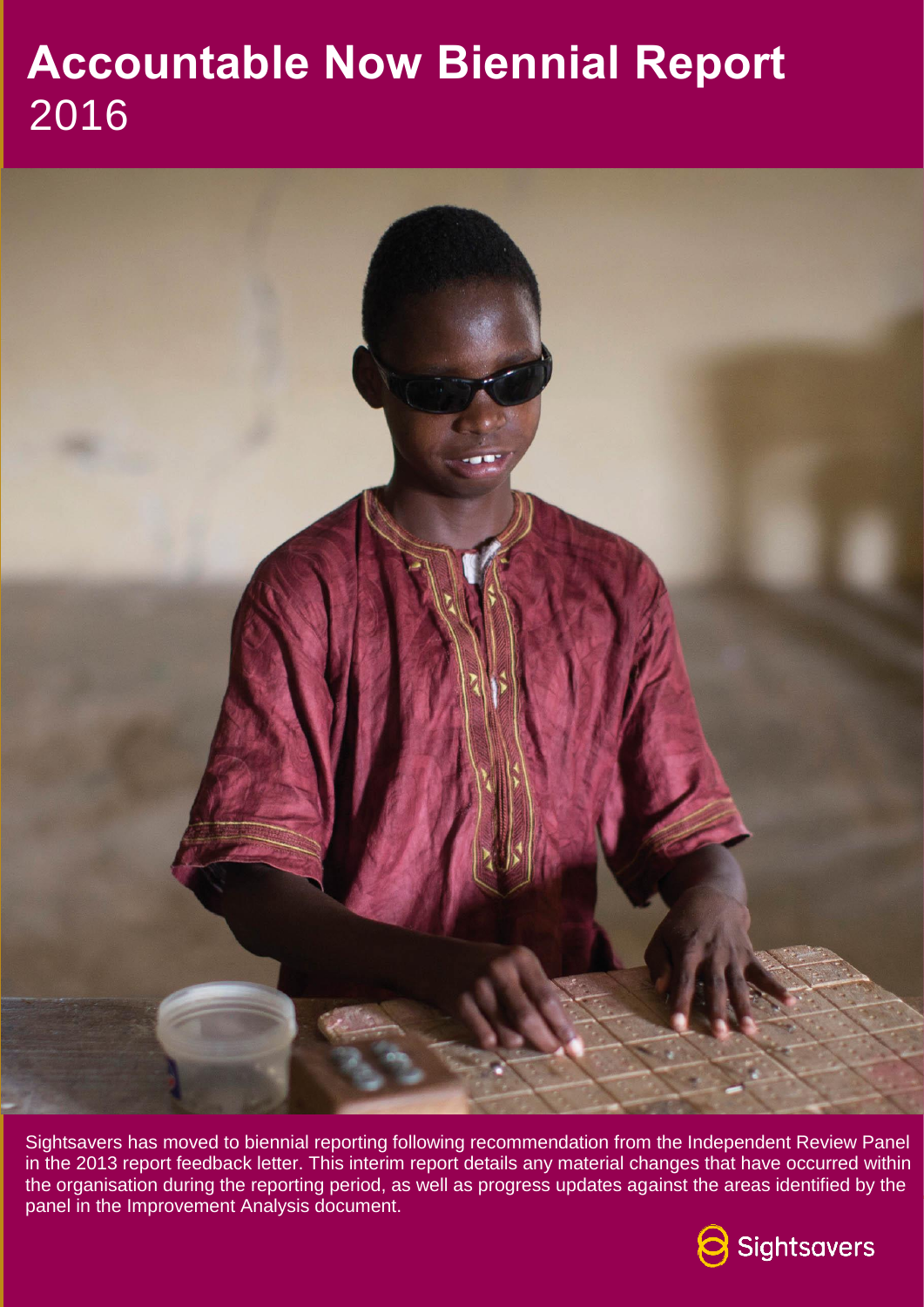#### **Statement from the most senior decision-maker of the organisation**

2016 has been a year of great turbulence in the world. Most of Sightsavers' income comes from the UK, and the vote to leave the European Union will have a major impact on us. In the short term, the step change in the value of sterling has meant that our income will go less far in supporting programmes. It is unclear what the longer term will bring, and our strategy is to remain as agile as possible. Post Brexit we will no longer be able to access EC funds from the UK organisation, but our organisations in Sweden, Italy and Ireland should still be able to do so. We are seeing uncertainty in the US too, with President Trump seeking to dramatically reduce development funding. Fortunately, the UK government is staying committed to development funding, notwithstanding sustained attacks in the media. We are particularly pleased that the Secretary of State has made it clear that DFID will be prioritising the support of disability (as part of the SDG 'leave no one behind' agenda) and will increase its support for neglected tropical diseases.

Several of the countries where we work have seen serious security and conflict issues – last year we had to evacuate our country team from South Sudan (they are currently working from Uganda).

The SDGs form the bedrock of our work, with a big emphasis on learning how to include people with disabilities in our programmes. We have done a lot of work on data disaggregation – unless you know who is accessing your programmes how can you know whether you have been inclusive or not? There have been some quite unexpected results from this work, which are helping us to redesign programmes.

An important development last year in our accountability work was the impact study commissioned by Accountable Now looking at six key areas of accountability (more in the body of this report). Overall, we were extremely pleased with the results, but one gap identified was that we did not have an Open Information Policy. We have now rectified this. Last year we paid particular attention to our stakeholders, and were very pleased to come first in the charity section of the UK 'Top Customer Service' Awards. At a time when there is a great deal of criticism of the way charities interact with the public, we felt it was particularly important to focus on this, and are very proud that our efforts were recognised. We were voted as one of seven global 'Top Seven' charities for our work on deworming by the US organisation Givewell, after two years of extensive due diligence. Our work with Accountable Now was helpful here, and we used our Independent Panel report to help demonstrate our capability.

Having refreshed our overall strategy in 2015 we focused on a number of more detailed aspects in 2016 – introducing a new refractive error strategy and a new overarching strategy for NTDs 'Time to Say Goodbye'. We paid particular attention to risk management given the increasing external environment, devoting significant governance time to this topic. We appointed a new Director of News with extensive experience at the BBC to help both promote our achievements and ensure we are resilient in any media crisis. This year we will hold a rehearsal to test out the new crisis procedures we have put in place. Our SIM card (the balanced scorecard which we use to monitor performance) results for 2016 are now published [here](https://dashboard.sightsavers.org/Dashboard.aspx?pub=true&_ga=1.95254236.1914493459.1486128925) on our website, and we were pleased with most of them. Our outputs increased in almost every category (including the all-important number of eye operations and NTD treatments), showing we are reaching more people than ever before. Our financial results were strong – increased income, expenditure and reserves putting us into a good position to weather such storms that 2017 may bring…

In short, 2016 was a good year for Sightsavers performance - but we are mindful that the environment is perhaps as turbulent and uncertain as it has been since I became CEO.

Caroline Harper CEO, Sightsavers

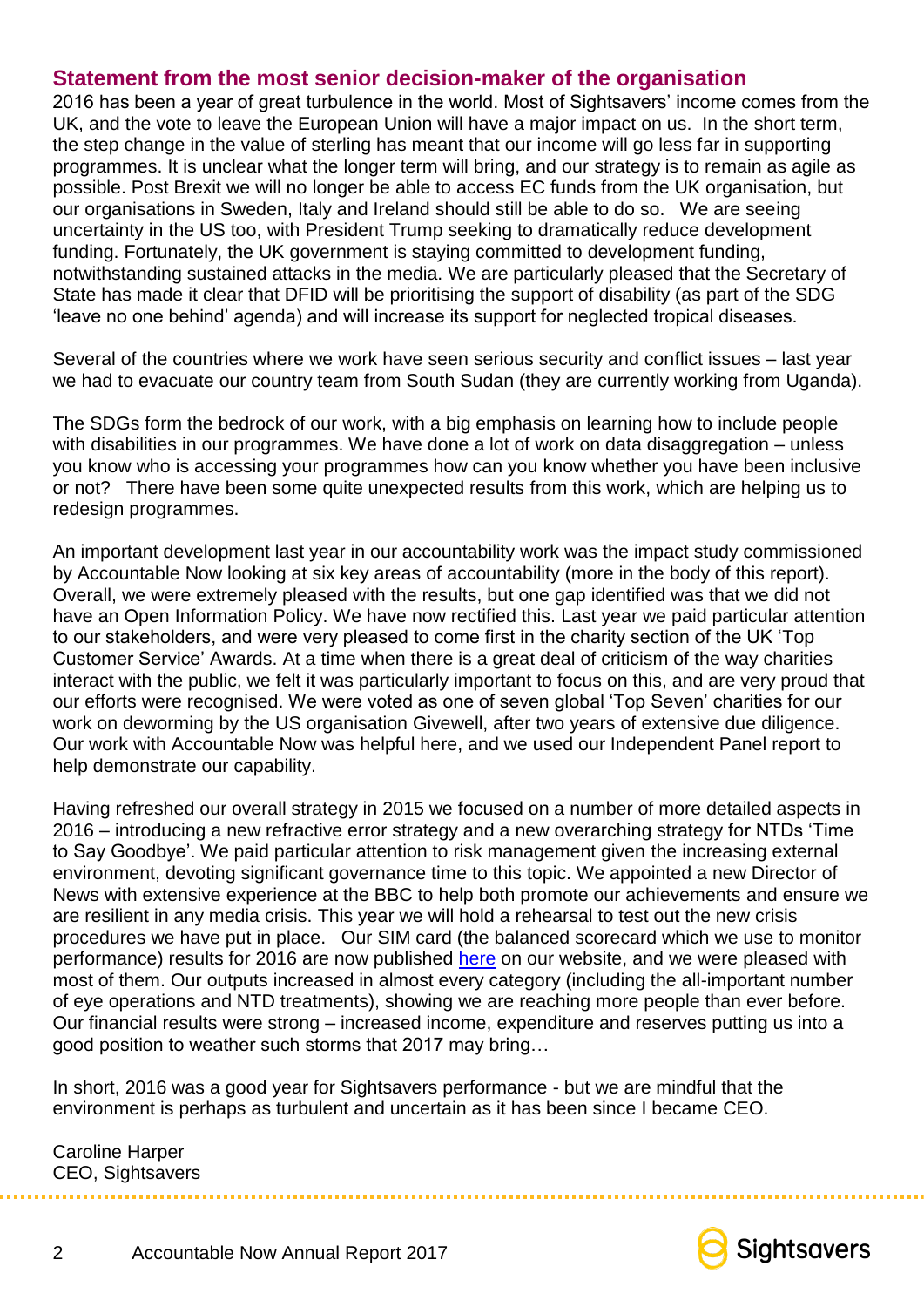## **Material changes that have occurred within the organisation since last report**

#### **Strategy**

#### **Refractive Error (RE) strategy**

Our Refractive Error (RE) strategy (appendix 1) was developed, and approved by Council, in 2016. The RE strategy is a component of our thematic Eye Health Strategy (2013–2018) and aligns with our organisational Strategic Framework: Making the Connections (2012-2018). The strategy defines our aspirations and goals based on where we are currently and what we aim to achieve; how and where we choose to invest resources; and how we plan to leverage existing opportunities to deliver this Strategy. The RE strategy will be rolled out across the organisation in 2017 and will be a key topic at our annual global programme meeting in June.

**Eye Health strategy refocus** - In 2016, we undertook a thematic strategy mapping process, led by our Global Technical Leads (GTLs), to understand how our current eye health portfolio supports delivery and achievement of our thematic eye health strategy. The mapping exercise generated information on the progress we have made towards meeting our objectives; identification of strategic gaps in our portfolio; and the resources needed to address gaps and achieve our objectives. Based on achievements and gaps identified by the mapping, we have selected thematic focus areas within eye health that we want to concentrate our programme design and implementation efforts on for the remaining organisational strategic period. We will explore opportunities to increase investment and capacity to deliver against these priorities.

**Open information policy** – In 2016, we participated in an impact study commissioned by Accountable Now to understand how well NGOs perform against their promises of accountability and where can the sector develop in the future. Results of the study showed that Sightsavers were demonstrating strong commitment to accountability across six areas of accountability (transparency, participative response, responsible advocacy, sustainable impact (MEL), effective financial management, environmental responsibility). Recommendations on areas for improvement highlighted a policy gap in relation to open information. Based on this recommendation a decision was taken at senior management level to develop an Open Information policy to further strengthen our commitment to transparency and accountability. The policy has been launched globally and is available on our website. Click [here](https://www.sightsavers.org/wp-content/uploads/2017/04/20160928-Sightsavers_Open_Information_Policy_v1-0.pdf) for the full policy document.

**NTD overarching strategy** - In Neglected Tropical Diseases (NTDs), we launched 'Time to Say Goodbye to NTDs 'our first over-arching strategy to eliminate NTDs by 2025. This strategy (appendix 2) complements our existing trachoma and river blindness strategies and provides clear direction for increased integration and coordination of NTDs, strengthening existing partnerships and building more cross sector alliances (WASH, malaria, and behaviour change) and ensuring inclusion of people with disabilities.

**Global diversity policy** - to strengthen our organisational capacity we updated our Global Diversity and Equality Policy (appendix 3) in January 2016, which sets out our organisational commitments to diversity and the actions we will take to uphold these commitments. The policy also defines how we will monitor the effectiveness of our policies and practices in order to best support diversity in the workforce. The policy has been rolled out across the organisation and is available to all staff on our internal intranet

#### **Governance**

**New Treasurer appointed** – In 2016, we appointed a new Honorary Treasurer, Bill Kendall, to Sightsavers' board of trustees. Bill chairs the Sightsavers investment committee and is a member

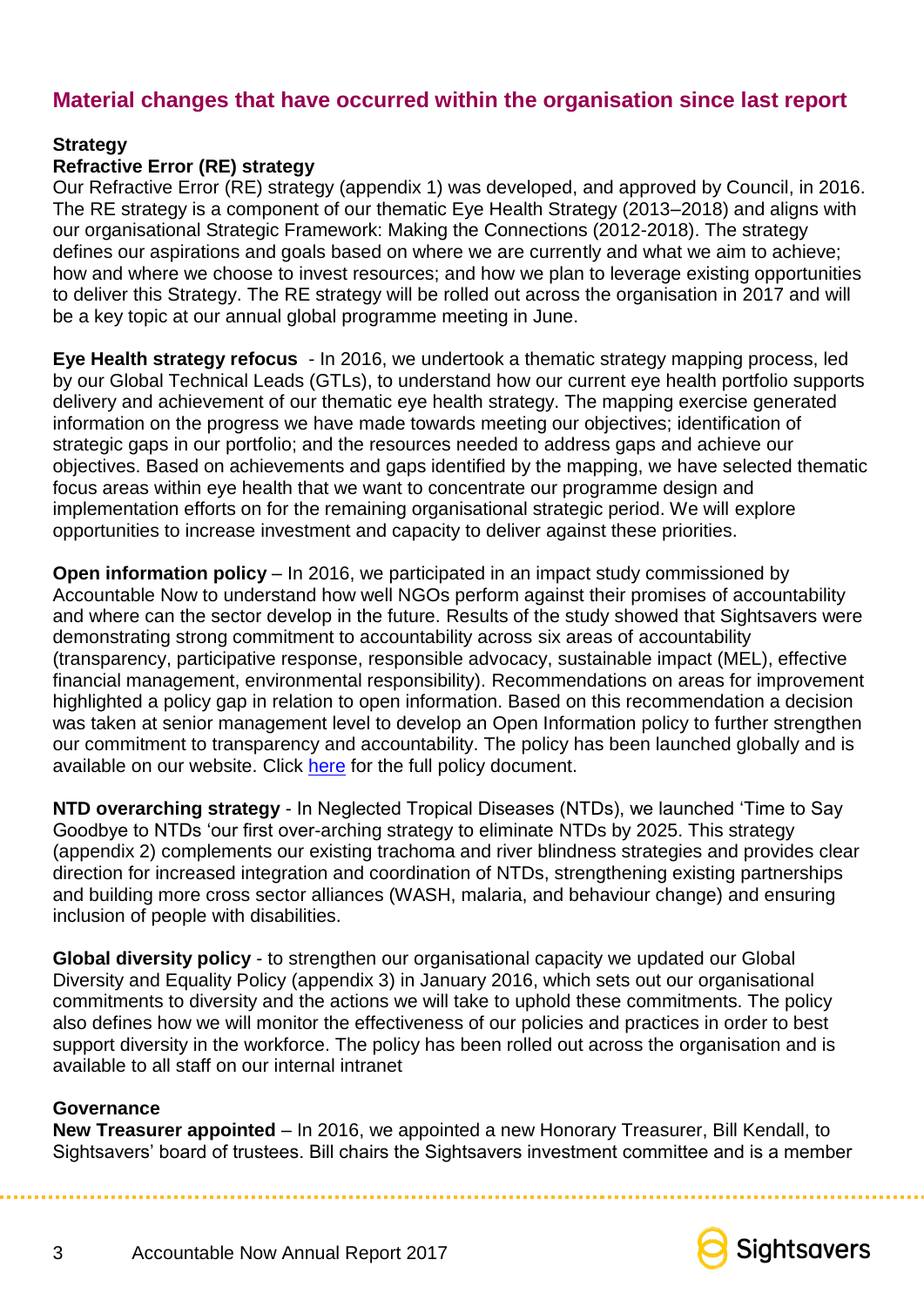of the audit, governance and remuneration committees. He is also a board member of Sightsavers in the USA.

**Cyber Essentials** - Cyber Essentials is a UK Government backed scheme aimed at helping organisations defend against internet-borne threats by developing key technical controls. Sightsavers are seeking Cyber Essentials certification and work began in 2016 to achieve this. The initiatives undertaken further compliment our continued enhancement of our ICT infrastructure and information security framework. In addition to the development of our technical controls and system management processes, we have implemented a number of robust anti-malware solutions, aimed at safeguarding our networks and data from an ever-evolving landscape of cyber threats. More information about the Cyber Essentials scheme is located [here](https://www.cyberaware.gov.uk/cyberessentials/)

**Lobby register** - In 2016 Sightsavers signed up to the Lobby Register and will submit our first Lobby Return covering the period from September to December 2016 in January 2017. The Lobby register aims to enhance the transparency of those seeking to lobby Ministers and Permanent Secretaries on behalf of a third party.

**IATI** - We continued to improve the availability of programmatic information that is published externally via the International Aid Transparency Initiative (IATI) website. Published information through this portal now includes financial data detailing annual budget allocations by country, GIS mapping presenting project locations and geographic reach of our work, and published project information including evaluation reports.

#### **Programme effectiveness**

**NTD programme awards** – in November 2016, along with our private sector partner Crown Agents, we were recognised at the Logistics & Supply Chain's Supply Chain Excellence Awards for our work in making sustainable improvements to the way treatments are distributed to combat neglected tropical diseases (NTDs) in Northern Nigeria as part of the UNITED programme. The programme won the award in the best Public and Third Sector category, and was also shortlisted for the Overall Award. The awards are in recognition of organisations around the world that demonstrate excellence in their supply chain operations.

In addition, through our partnership with Unilever, we were declared the overall winners of the International Society for Neglected Tropical Diseases (ISNTD) Water Award for our behaviour change & communication programme on the prevention of trachoma infections in Kenya.

**Inclusion report** - Following the launch of our Empowerment and Inclusion Strategy in 2015, we launched our first Annual Inclusion report in June 2016. The report (appendix 4) highlights experiences and learning from our inclusion work across the organisation. This initial report was shared with existing partners and stakeholders across our portfolio, to garner feedback and input for future, more widely circulated reports. The annual report is now one of the mechanisms that we use to track our progress on implementing the empowerment and inclusion strategic framework. The report covers the first year of activities under this new strategy and is structured in line with the seven strategic objectives

**Social Inclusion working group** - To promote staff commitment and drive our efforts to mainstream inclusion we established a social inclusion working group to work on embedding inclusion within the organisation. The Social Inclusion working group is a collaboration of crossdepartmental staff that champions positive change to make Sightsavers a leading organisation that promotes and embodies diversity. The aim of the group is to facilitate through a coherent approach a fully inclusive organisation both operationally and programmatically. Membership includes

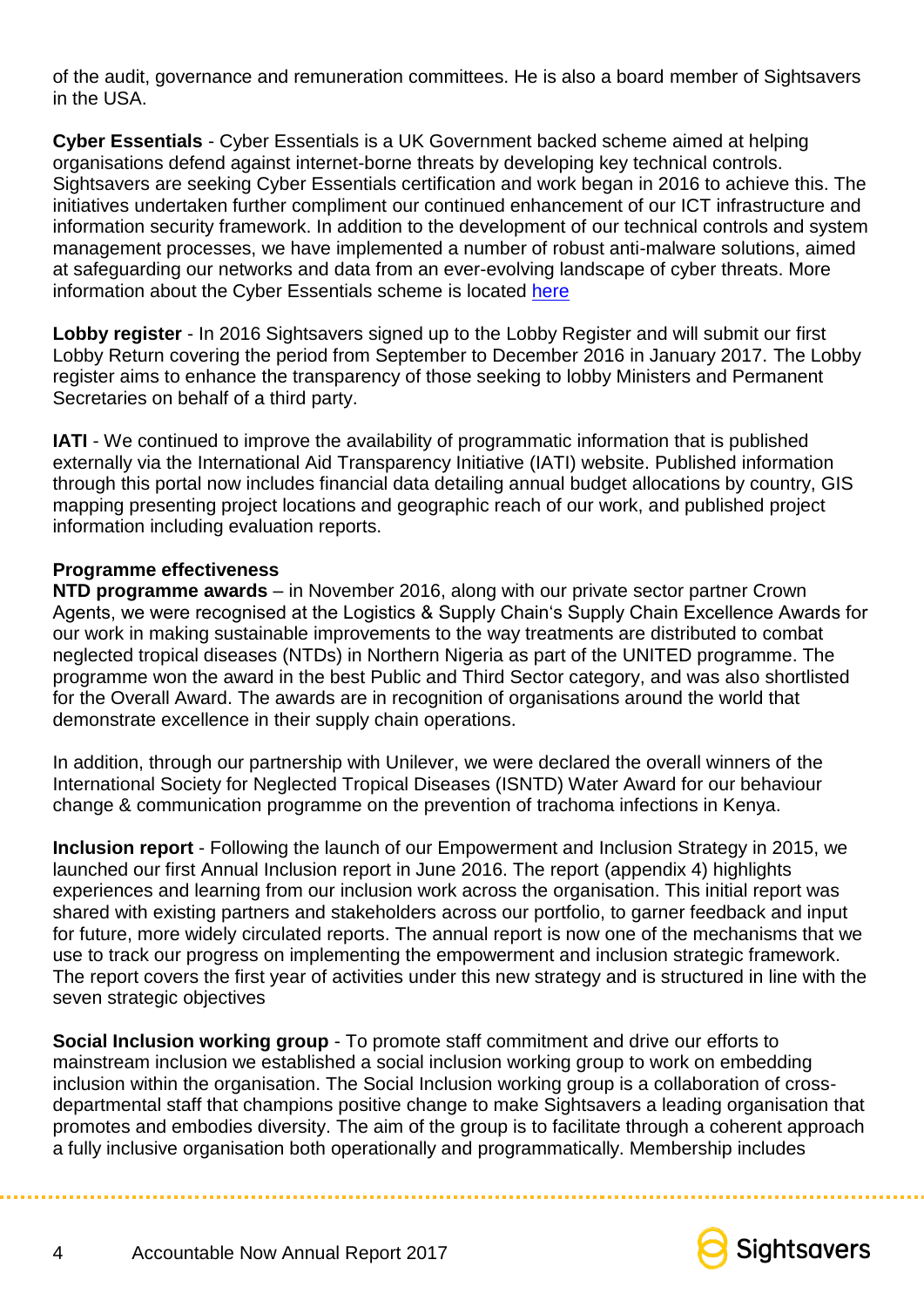employees from across the organisation including programme staff from Cameroon, Pakistan and Tanzania. Objectives of the group are:

- To promote staff commitment to inclusion through organising awareness raising activities and supporting capacity-building;
- To monitor inclusion efforts to understand where we are now and which organisational gaps we need to address:
- To encourage adherence to Sightsavers' Empowerment and Inclusion Strategy; Framework and its three pathways to mainstreaming disability inclusion within our portfolio and operations: implementation of human rights policies, equality of opportunities and removal of stigma and discrimination

**Programme partnership** - Our approach to partnership is contained in our Programme Partnership Policy and framework and Sightsavers implements the policy through its Partnership Management Toolkit. In 2016, we updated the due diligence tool (part of the toolkit) making it more user friendly, and the minimum criteria for partnership worksheet was made into a separate tool. We also developed a new complementary partnership review tool that is a mechanism for annual monitoring and updating of the Action Plans that emerge from the Minimum Partnership Criteria and Due Diligence assessments. The toolkit has tailored due diligence questionnaires for its three main types of partner; 1. Government; 2. Disabled Persons Organisations, civil society organisations and 3. NGOs or private sector. Our partners are usually working in our strategic focus (eye health, NTDs, inclusive education, social inclusion) or allied sectors. The updated toolkit also includes questions related to child safeguarding and prevention of modern slavery.

**Project start up and inception** - In 2016, we introduced an improved process for project start up and inception. This process outlines a series of logical steps that must be undertaken to ensure that all new projects are compliant with donor and organisational requirements. The process was presented to our country management team during regional management calls, which take place every 6-8 weeks. Following the training of in-country staff, 13 new projects in Africa and Asia went through our new start-up and inception process in 2016. An additional inception module for data management assurance was piloted in late 2016 in Tanzania and Zambia. This module has been introduced to maximise the quality of our practice related to data collection, storage and analysis. Work will continue in 2017 to embed the additional module into the inception process.

**Programme portal** - We implemented our first major upgrade to the programme portal in 2016. This upgrade introduced new features to improve management oversight, including improvements to data dashboards, ability to group projects into programmatic units; and improvements in administrative oversight of quarterly data reporting processes. This has enabled us to more effectively monitor and report how data is entered and approved through the system. We have also taken steps to automate our Programme Reporting Oversight process more fully with the Portal by populating these directly from the system.

**Research** - In research, we continued to expand our capacity, producing and disseminating high quality research in line with our research strategy. In 2016, we started the application process for Independent Research Organisation status. This will help to sustain and consolidate our internal capacity to generate high quality evidence for more effective programming and allow Sightsavers staff to act as Principle Investigators in collaborative research projects.

#### **Human Resource management Staff appointments**

A new Director of News, Alistair Burnett joined Sightsavers in August 2016, from the BBC, to lead our media and communications team. In addition, Sightsavers Ireland had a change in leadership,

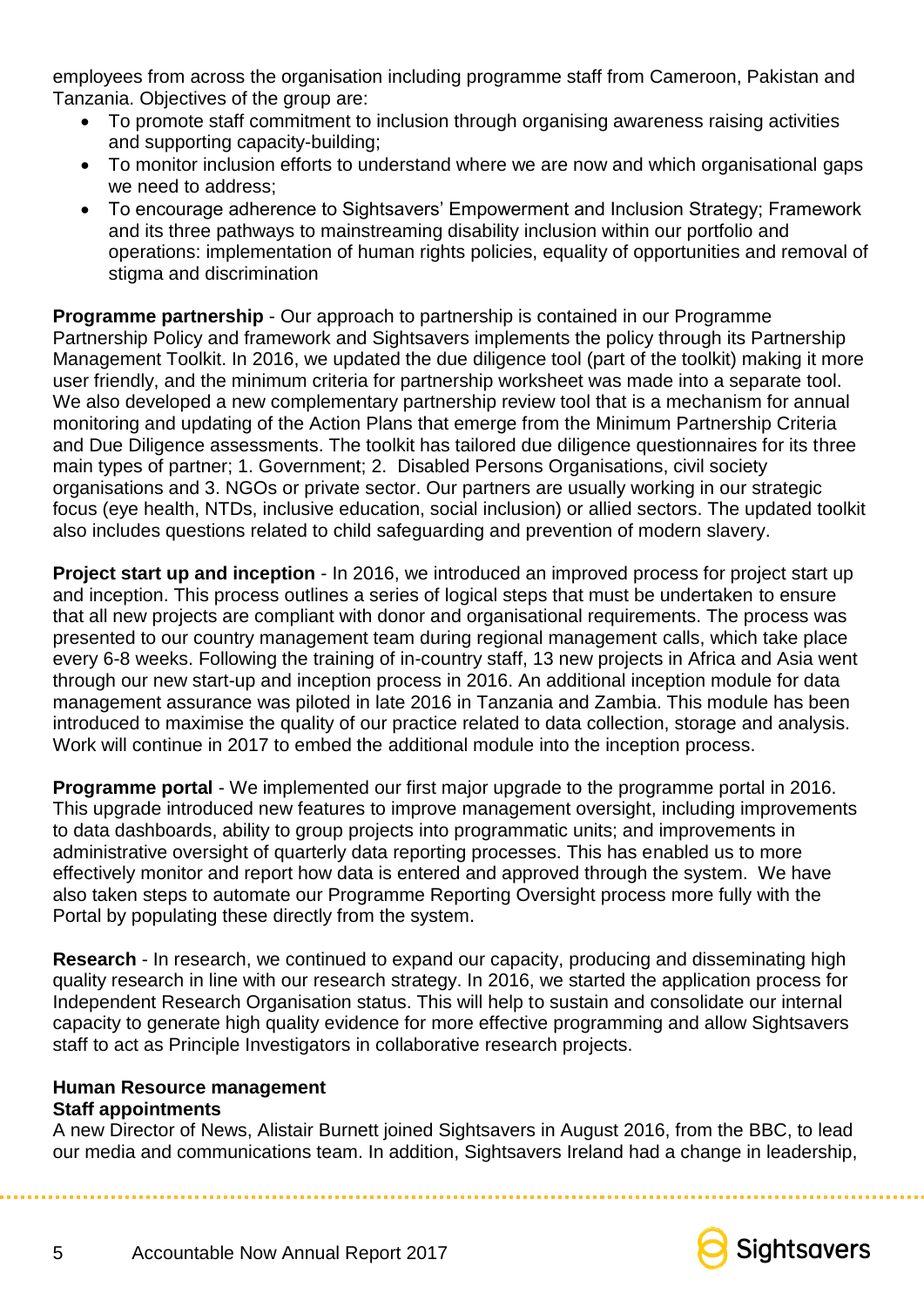with Catrina Sheridan joining as the new CEO, following the retirement of Michael Marren in July 2016.

#### **Financial management**

**System upgrades** - Project Information systems such as the Financial Management Framework (FMF), Standard List, and Proactis all had system upgrades in 2016 to improve functionality and efficiency. Sun accounts, our core financial system, underwent a review in 2016 to enhance its functionality and value as the basis for all our financial reporting, in order to keep up with the financial growth of Sightsavers Global in recent years. Information gathering, review and analysis work was undertaken in 2016 with system changes being rolled out and globally implemented in spring 2017.

#### **Responsible management of impacts on society**

We continued working on the review of our Child Protection policy which led to development of a new Child Safeguarding Policy. Developed with support from an expert consultant, the policy provides clear definitions, sets standards across the organisation, and gives clear guidance on how to apply and implement the policy throughout the organisation and in relation to partner organisations. The Child Safeguarding Policy is will apply across all organisational activities and in all of our programme themes, including health, education, social inclusion and research. All of our representatives - defined as trustees, employees (permanent or temporary), consultants, volunteers who work directly for Sightsavers and donors travelling on Sightsavers business - and partner organisations should adhere to the policy. In addition to complying with the policy, all representatives must sign and will be held accountable to our Child Safeguarding Code of Conduct. The policy will be submitted for approval at the Council meeting in March 2017

#### **Ethical fundraising**

**Fundraising regulatory bodies** – In July 2016, we became members of the Fundraising Regulator, which has taken over from the Fundraising Standards Board. The Fundraising Regulator is the independent regulator of charitable fundraising in England and Wales, established in 2016 following the Etherington review of fundraising self-regulation (2015) to strengthen the system of charity regulation and restore public trust in fundraising.

**Fundraising awards** – In 2016, we received of first place for the charity category as part of The Top 50 Awards, and ranked 15 overall, with most of the other entrants being commercial organisations. The Top 50 is the largest benchmarking exercise for customer service in the UK, run in partnership with GfK Mystery Shopping. Mystery shoppers assessed our supporter care phone line and email service, both of which are a customer care service for our donors, including regular supporters and those responding to our television adverts.

**Good governance awards** - Demonstration of our commitment to the highest standards of transparency, governance and accountability was evidenced through nomination of Sightsavers Ireland in the Good Governance Awards, where they were finalists in October 2016.

### **Progress updates against Improvement Analysis**

#### **Inclusion and Diversity**

Our HR Operations manager and one of our HR Business Partners (HRBP) are members of the Social Inclusion Working Group (SIWG). The HR Operations Manager has also successfully updated Sightsavers accreditation with Disability Confident and this is at level 2. Our HR Operations team have continued to develop their advertising reach by using specialist diversity websites and are working with our recruitment agencies to improve further. In 2016, we updated and published our organisational policy 'Sickness, Health and Wellbeing', which now includes full

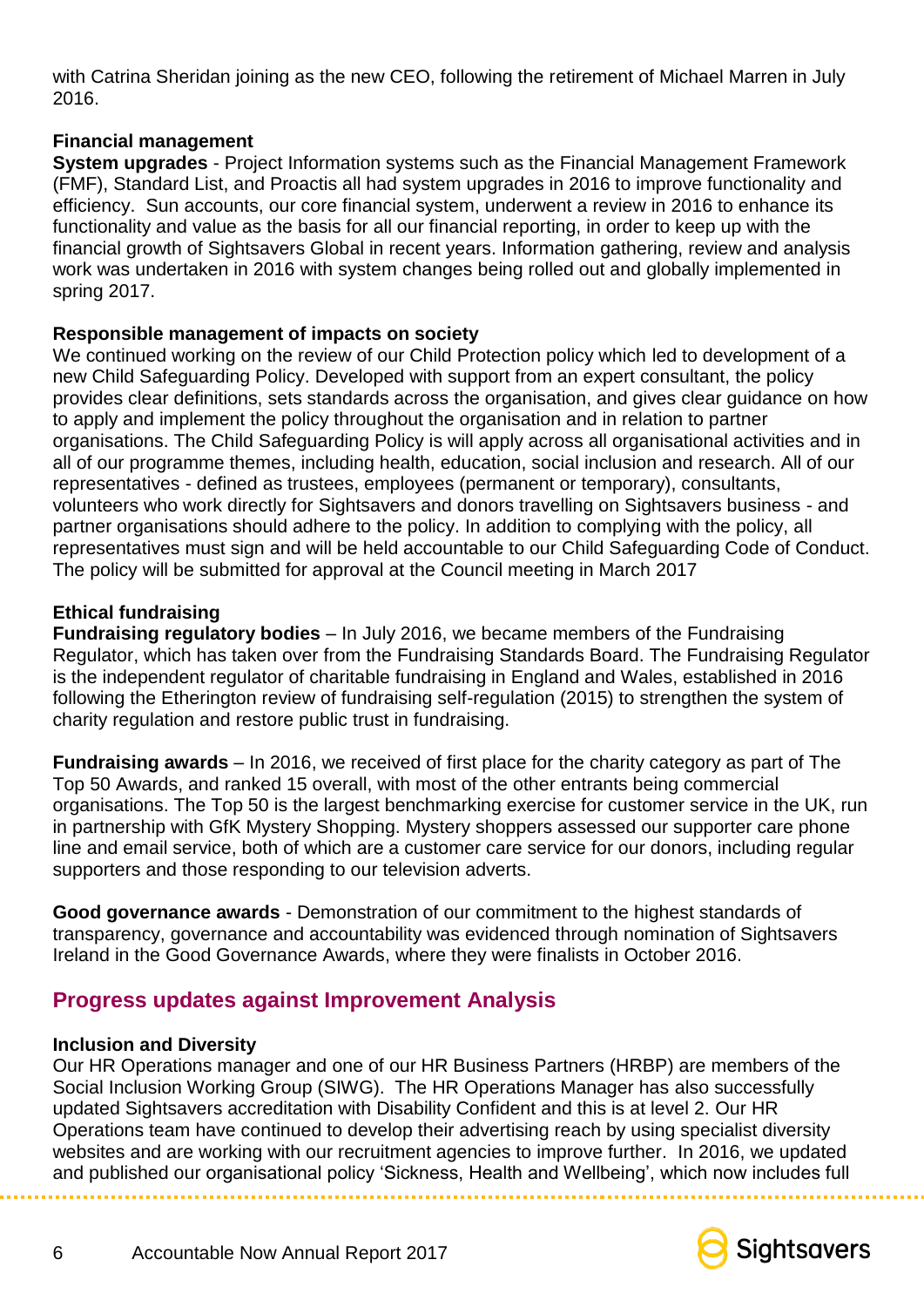guidance on supporting staff with disabilities and illnesses. The policy (appendix 5) was rolled out to staff last year via the organisational intranet

#### **Workforce training (LA10)**

We established internal Knowledge Cafes during 2016 to provide a series of training sessions for line managers. The first series focused on benchmarking and the upcoming series is focusing on how to give effective feedback. These latter sessions are complimenting the role out of our new Personal Development Review process, now called VIP (Valuing Individual Performance). Our International HR Business Partner (HRPB) travelled to Zambia in September 2016 as part of a regional meeting and led an HR workshop, with employees based in the region, covering a number of people management topics.

HR have also worked with Directorates to identify new managers (either new to the organisation or that have been recently promoted) to receive additional support and training. In-house, our HRBP's ensure regular contact and coaching and an external training course, specifically designed for new managers, is offered to those with direct report responsibilities. If, outside of development needs, performance improvements are required, staff may be required to work to a 'Performance Improvement Plan' (PIP) agreed with their manager. A small number of PIPs have been implemented and the majority have been successful in improving performance. No formal capability proceedings have been enacted within the reporting period.

#### **Performance development process (LA12)**

In early 2017, we surveyed our entire workforce to understand what employees need and want with regard to a redeveloped performance appraisal/objective setting process. The survey feedback highlighted that the process should focus on successes during the preceding 12 months and personal development. Due to the changing nature of objectives during an annual period, it was agreed that objectives would be set through regular one to one and team meetings, instead of relying on a once per year appraisal. The survey also highlighted the need for managers to receive more training on how to give effective feedback and this has been scheduled to take place during April and May 2017 in the form of Knowledge Cafes for managers. We will not be monitoring completion rates under this new process, as reviews will be conducted on a 'rolling' basis. Each staff member can expect a formal development review at least every 12 months and which will be the responsibility of line managers, who also hold responsibility for training and development budgets.

Additionally, HR Business Partners (HRBPs) will identify management training needs, particularly in relation to performance and people management issues, based on ongoing logging of issues and identification of trends, and will develop topical Knowledge Cafés for these (or other training) or source external coaching/training if specific needs require for individuals.

#### **Workforce grievances (NGO9)**

Our Global Grievance Policy and Procedure was updated in January 2017 and is available on our intranet. Our Whistleblowing Policy was updated in 2016 and is also available on our intranet page. Within the past year, employee relation issues have all been successfully resolved informally and as a result there have been no formal grievance cases and no employment tribunals. Our policy and approach focuses on informal resolution through HR Business Partner (HRBP) facilitation and coaching. One HRBP is also able to, for suitable situations, carried out professional mediation. HRBP's have worked closely with managers and coached them to address issues earlier on than may otherwise have been the case. Managers, through building good relationships with their HRBP's raise issues more promptly, thus increasing the possibility of resolving issues and maintaining positive workforce relations.